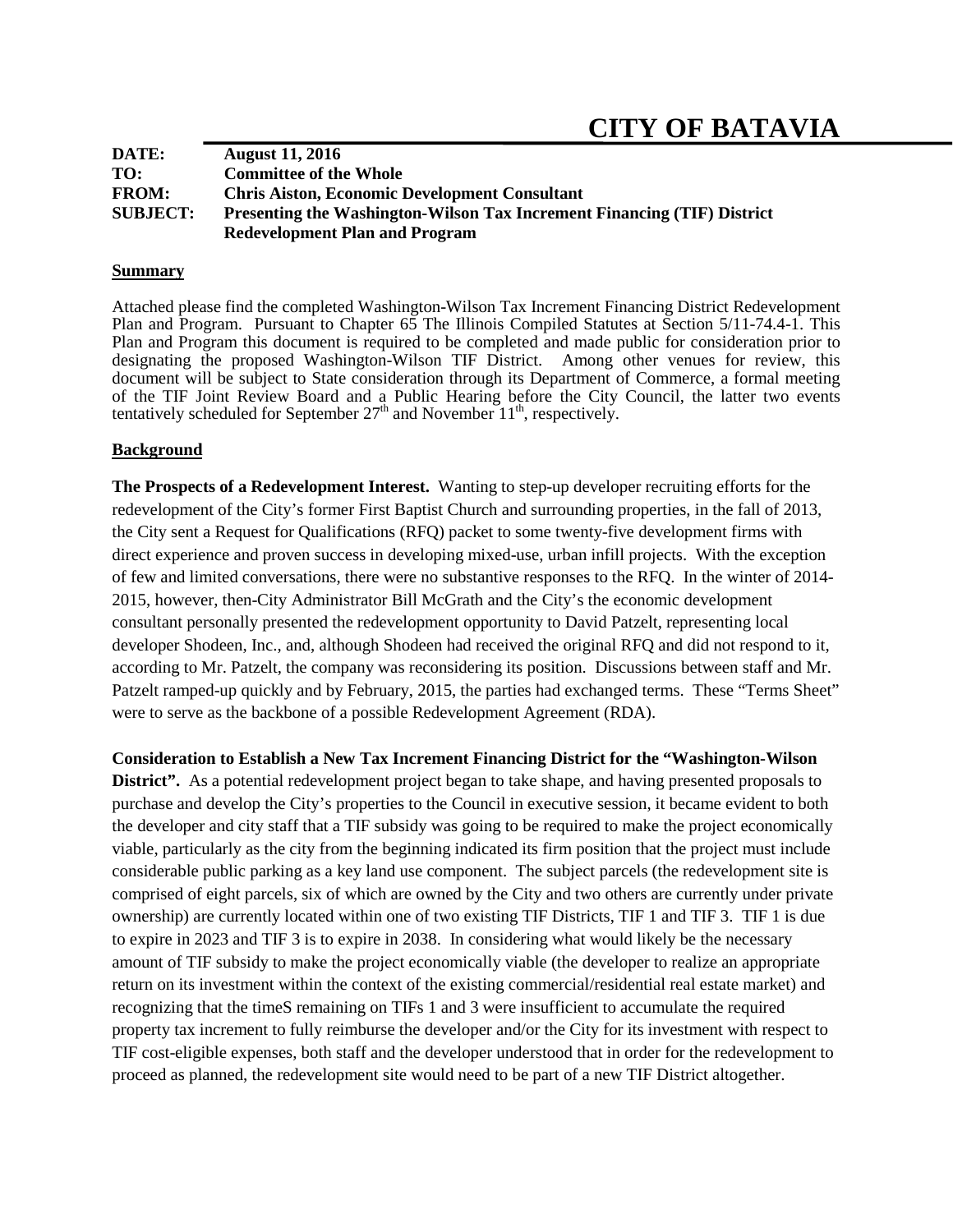**Completing a TIF Eligibility Report, Adopting a Resolution of Intent and Proceeding Further with Exploring West Town TIF Designation.** In July, the City Council took the following actions:

- a. Approved a report ("Eligibility Study") finding that the proposed Washington-Wilson District redevelopment project area met certain criteria making it eligible for designation as a conservation TIF district;
- b. Adopted a formal resolution, declaring its intent to utilize TIF authority to help finance certain redevelopment activities presented in a future Redevelopment Plan and Project/Program document;
- c. Directed staff to notify all affected taxing districts of the above Washington-Wilson TIF initiatives; and
- d. Directed staff to proceed with completing a Redevelopment Plan and Program for the proposed Washington-Wilson District redevelopment project area, as required under the State TIF Act.

**Draft Redevelopment Plan and Program.** As stated in the "Summary" paragraph above, the Draft Washington-Wilson District Redevelopment Plan and Program document has been completed, it is attached and will be presented to the COW during its August  $16<sup>th</sup>$  regularly scheduled meeting. A brief synopsis of the report results is as follows:

- a. Restating Eligibility of Proposed District Section I.C. affirms Eligibility Study findings indicating that the subject area meets statutory requirements for designation as a conservation tax increment financing district. The Eligibility study itself has been incorporated into the Plan document as an Appendix.
- b. Redevelopment Plan and Program Section IV sets forth a comprehensive program, including specific objectives and a general land use plan, for the development or redevelopment of the project area with the intent of reducing or eliminating blighting conditions and enhancing the area's tax base.
- c. Findings of Need for Tax Increment Financing Section V. asserts the following: "On the basis of the Washington-Wilson District TIF Eligibility Study and this Redevelopment Plan and Program, the City Council of the City of Batavia, Illinois, can adopt the following findings pursuant to section  $11-74.4-3(n)$  of the Act [to wit:]

The Redevelopment Project Area is not subject to growth; and

The Redevelopment Plan and Program conforms to the City's Comprehensive Plan".

- d. Financial Impact of Redevelopment Section VI. makes the argument that:
	- i. In the absence of City-sponsored redevelopment, it can be reasonably surmised that the factors qualifying this area as a conservation area will continue to exist and to spread, and that the redevelopment project area along with adjacent properties will become less attractive for maintaining and improving existing buildings and sites. Erosion of the assessed valuation of property in and outside of the redevelopment project area has already occurred, and could lead to further reductions of real estate tax revenue to all taxing districts.
	- ii. The implementation of the Redevelopment Plan and Program is expected to have significant short and long-term positive financial impacts on all taxing districts affected by the Plan. In the short term, the City's use of tax increment financing can be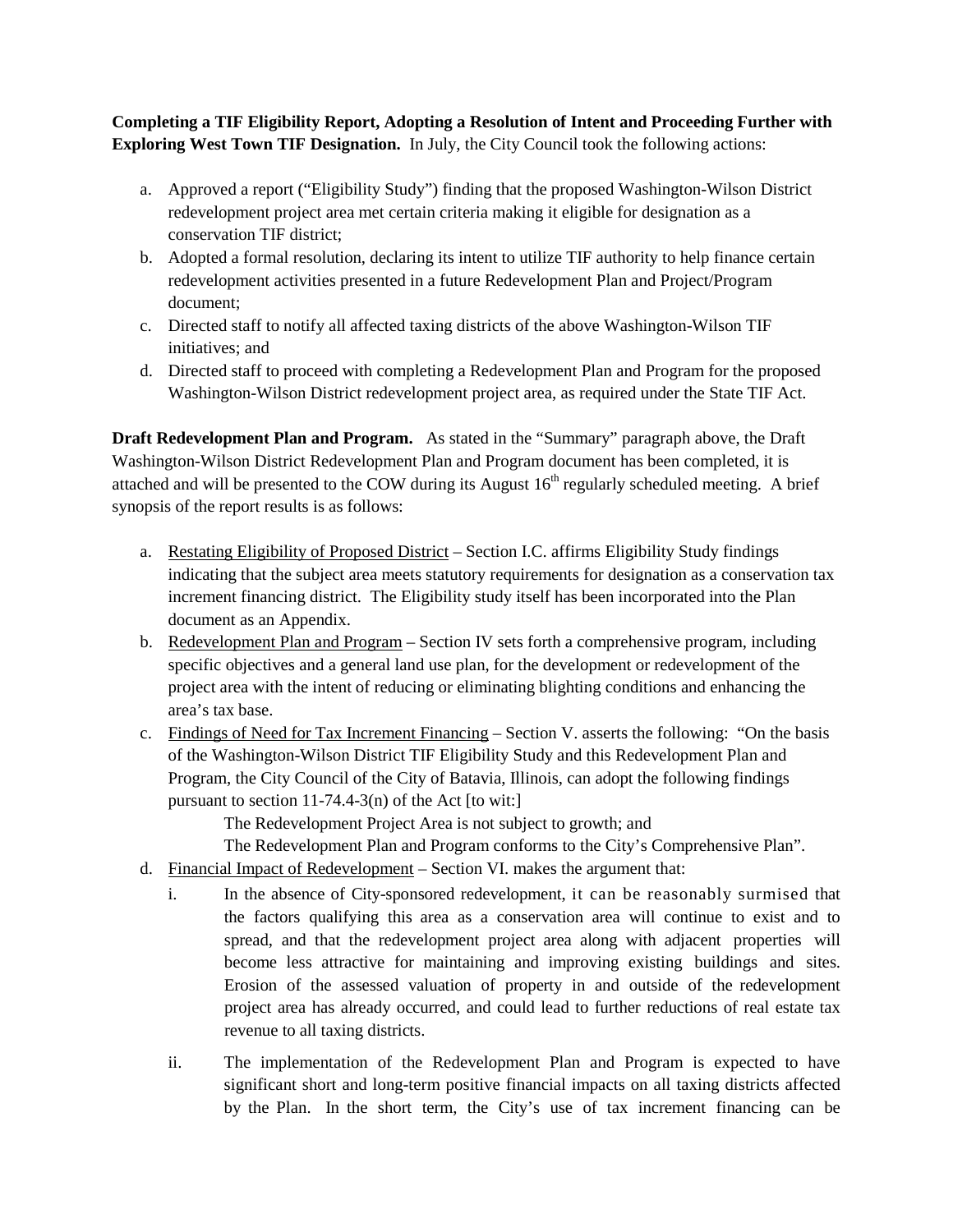expected to arrest the ongoing decline of existing assessed values in the redevelopment project area, thereby stabilizing the existing tax base for local taxing agencies. In the long term, after the completion of all redevelopment improvements and activities, redevelopment projects, and the payment of all redevelopment project costs and municipal obligations, all taxing districts will benefit from the enhanced tax base which results from the increase in equalized assessed valuation caused by the implementation of this instant Redevelopment Plan and Program.

iii. The section further speaks to the projected financial impact to all eight local taxing districts that would be affected in designating the proposed new TIF District.

## **Alternatives:**

- **a.** COW may take the draft Redevelopment Plan and Program under advisement and do nothing further at this time.
- **b.** COW may consider the merits of and direction set forth in the draft Redevelopment Plan and Program and proceed further in accordance with state statute, adopting ordinances establishing:
	- i. The date/time/place for a public hearing, including the intention to convene a Joint Review Board to consider TIF designation prior to said Hearing; and
	- ii. An Interested Party Registry
	- **Pros:** Proceeding further with the Washington-Wilson TIF district designation process by adopting the aforesaid ordinances will enable the City to fully vet the proposed TIF district designation initiative, allowing for extensive input from all affected taxing bodies, property owners within and outside of the project area and the public generally.

Continue the momentum that this initiative has gained over the past several months, stimulating current and future, near-term redevelopment interests.

City will utilize the instant Redevelopment Plan and Program, including the Eligibility Study, while it is current (and completed within budget). Any significant delay may cause the information, findings and proposed program objectives to become out of date and future TIF designation may not be possible without having to start the process over from the beginning.

**Cons:** There will be some additional staff resources and funds required to complete the TIF designation process (e.g., city staff time, city attorney time, public notice costs). These costs would be avoided (at least at present) if the COW were to decide not to move ahead with the designation process as outlined above.

#### **Budget Impact**

There are existing funds in the City Economic Development, Administration and/or TIF budgets to meet anticipated costs in moving forward with the Washington-Wilson District TIF designation process pursuant to state statutes.

## **Staffing Impact**

There are available staff resources in the Economic and Community Development Departments, as well as other less-affected departments that may become necessary or tangentially involved (Administration,